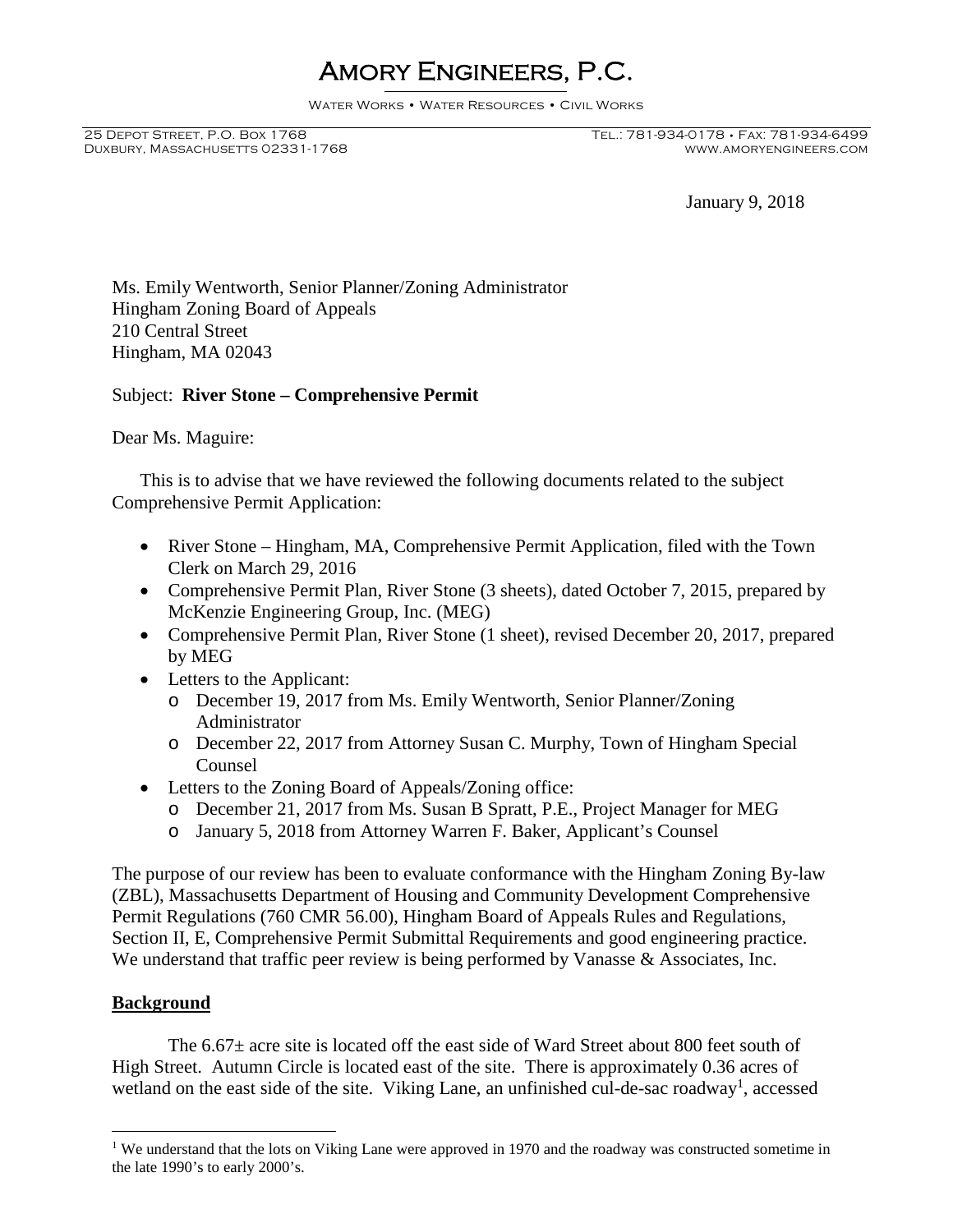Ms. Emily Wentworth January 9, 2018 Page 2

off Ward Street, is located on the site. A single-family dwelling at 70 Ward Street is also located on site. The remainder of the site is comprised of treed and grassed areas. The site is located in the Residence B Zoning District.

The proposal calls for demolition of the existing dwelling and construction of thirty-two residential units located in thirteen buildings. The proposed buildings would include three 1 unit, five 2-unit, one 3-unit and four 4-unit buildings. Viking Lane is proposed to be straightened and extended to provide a through connection to Autumn Circle. Proposed Road B would provide access to nine units and would be a loop road off the north side of Viking Lane. Proposed Road C would provide access to nineteen units and would be an approximately 540 foot long dead-end off the south side of Viking Lane. There would be a hammerhead-type turnaround at the end of Road C. The remaining four units would be accessed directly off Viking Lane. All proposed roadways<sup>2</sup> would have a 20-foot width of pavement, with one-foot Cape Cod berms.

While the revised Comprehensive Permit Plan (revised plan) does not show any utilities, the October 7, 2015 Comprehensive Permit Plan (original plan) shows a watermain, natural gas and underground electric/telephone/CATV connections to existing utilities in Ward Street. The original plan shows existing stormwater piping in Viking Lane connecting 1) to a stormwater system in Ward Street and 2) to a drainage easement adjacent to the wetlands on the east side of the site. The original plan also shows proposed additional stormwater infrastructure that would be routed to the drainage easement. The original plan shows an on-site sewer collection system of piping and manholes along with tanks and an onsite soil absorption system rated for 9,900 gallons per day. The revised plan shows only an area for a proposed onsite soil absorption system.

## **Comments**

We believe that the information submitted to date lacks the detail required for us to provide a comprehensive review of the materials and offer detailed comments to the Board. We request that the Applicant provide the following in order for us to offer advice to the Board as to the viability of the project and its potential effects on adjacent properties:

- 1. The list of requested waivers in the application materials includes many 'general waivers' from various regulations. The waivers should explain the exact regulation from which relief is being requested so that the Board fully understands the implications of each requested waiver.
- 2. Updated plans<sup>3</sup> to include the following:
	- a. Grading and drainage plan there is one included in the plan set received today.

<sup>&</sup>lt;sup>2</sup> Including the existing portion of Viking Lane, which would be widened to match the proposed roadways.

<sup>&</sup>lt;sup>3</sup> We note that at 11:30 AM this morning, a revised Comprehensive Permit Plan (13 sheets) and Preliminary Hydrologic Analysis, dated January 8, 2018, were received via email. However, we have not had time to review these materials and provide comment prior to the January 11, 2018 continued public hearing.